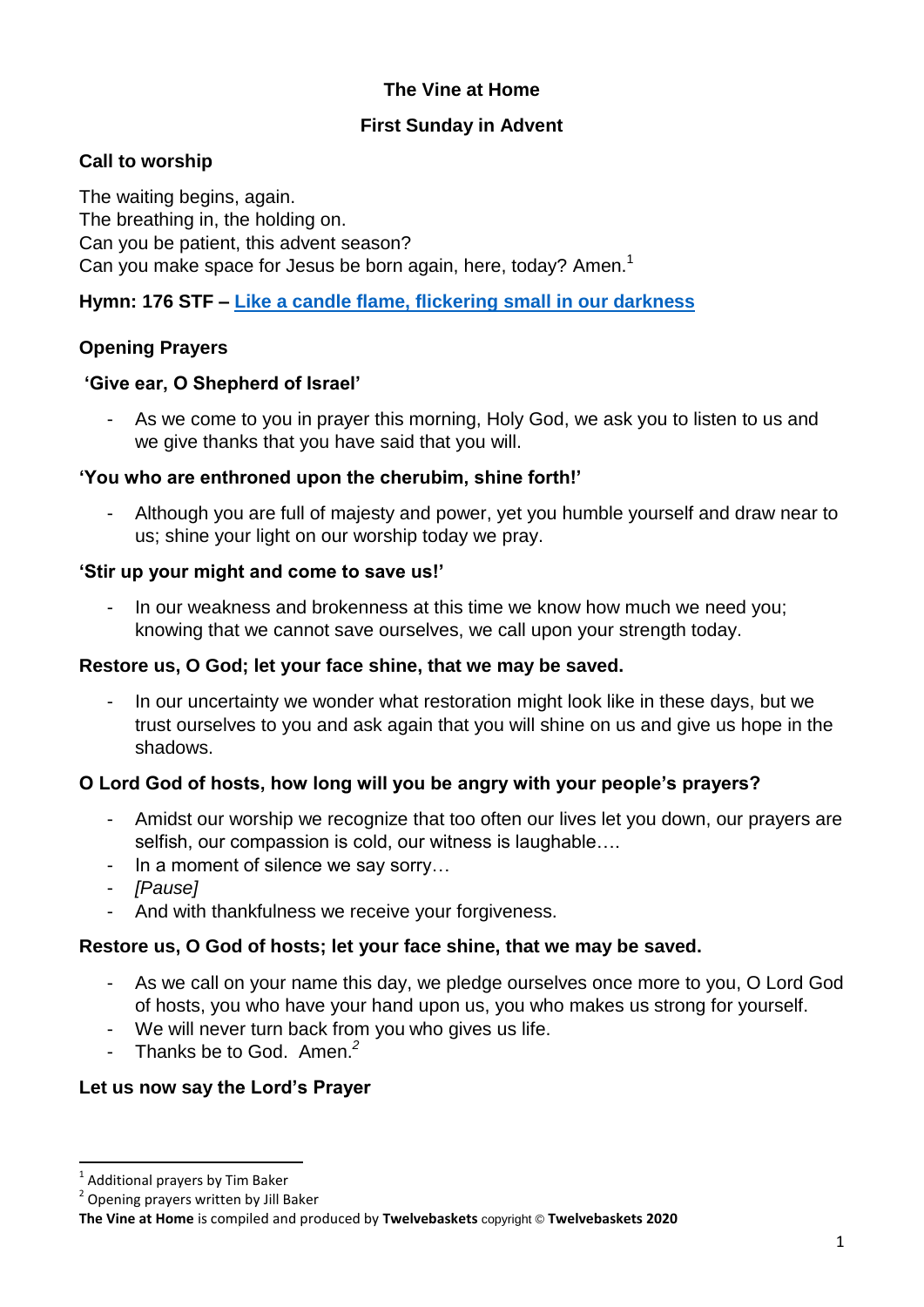## **Readings: [Isaiah 64:1-9](https://www.biblegateway.com/passage/?search=Isaiah+64%3A1-9&version=NIVUK)**

## **[1 Corinthians 1:3-9](https://www.biblegateway.com/passage/?search=1+Corinthians+1%3A3-9&version=NIVUK)**

## **[Mark 13:24-37](https://www.biblegateway.com/passage/?search=Mark+13%3A24-37+&version=NIVUK) The Coming of the Son of Man**

### **Reflections on the readings**

With the dawn of Advent, many of us turn our attention to our Christmas shopping list and begin thinking about buying gifts for people we love (and sometimes for people we don't!) In my experience friends and family have different approaches to this and whilst some enjoy surprises, others issue 'hints' around now, making sure I choose something they really want – indeed some have been known to send precise descriptions, including make and model number!

If I'm honest I'm not sure that approach captures the essence of this time of year. This is a time of year for surprises – even shocks! Although the annual rituals - such as Advent calendars and candles – can make it all feel familiar and cosy, it is really quite the opposite. Advent is a disruptive season!

Looking at today's readings, we can't escape that message. Isaiah appeals to God to 'tear open the heavens' (as we have already noted). He envisages the coming of God as something which makes mountains quake, brushwood burst into flame, water boil, nations tremble! God is seen to be doing 'awesome deeds that we did not expect'.

The words of Jesus recorded in Mark are even more dramatic and, yes, disruptive… the sun will be darkened, the moon will not give its light, the stars will be falling from heaven and the powers in the heavens will be shaken…

- Are you up for that this Advent?
- Isn't it all going just a little too far?
- Haven't we all been shaken up enough this year by the Covid-19 pandemic and all its miserable effects on our health, our lives, our relationships, our economy?
- Aren't we longing for a soothing message of peace and hope instead of all this drama and disruption?

Amongst the many lessons we are learning from the disruption of living with a pandemic, perhaps we are realising that, whatever we do, we cannot bury our heads in the sand and hope things which we don't like will go away. Tempting as duvet days are, we have to wake up to reality sometime. In fact, that is exactly what Jesus is telling us in Mark 13. See how many different calls to action there are in these few verses:

- 'From the fig tree learn its lesson'
- 'Beware, keep alert for you do not know when the time will come'
- 'Keep awake'
- A man going on a journey 'commands the doorkeeper to be on the watch'
- 'And what I say to you I say to all: Keep awake'

It's all reminiscent of the messages we have been hearing day after day from our political leaders; Stay alert! Whilst politicians and scientific advisers are alerting us to good hygiene, to physical distancing, to protective equipment and to closed doors, why do we need to be vigilant in the Advent season?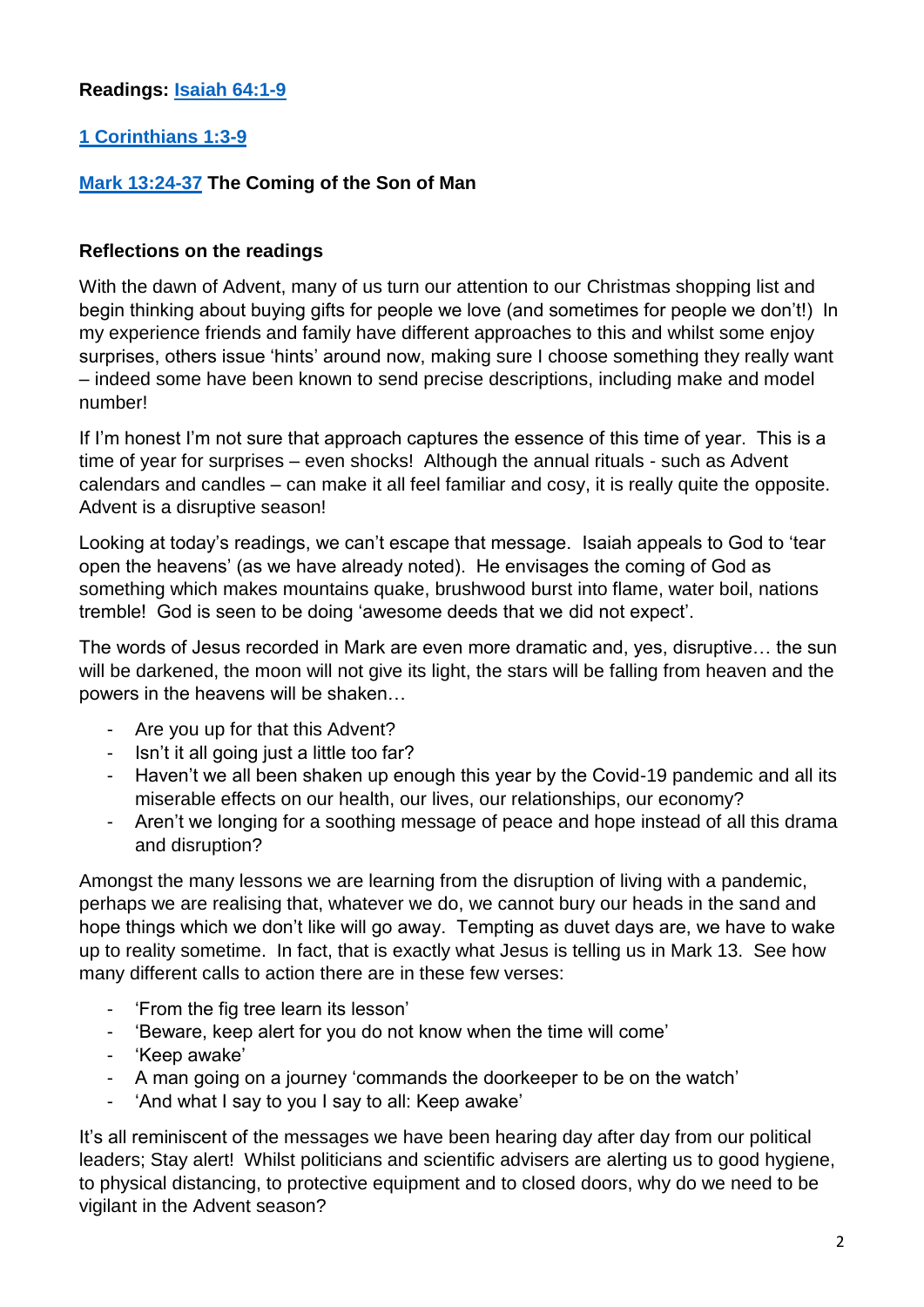Isaiah speaks of a context where people have stopped calling on the name of God, where 'no one attempts to take hold of you' (v7).

- At its heart this is a passage about distancing.
- In Isaiah's time, and surely in ours too, people have distanced themselves from God by doing their own thing.
- We have distanced ourselves from God by doing our own thing;
- I have distanced myself from God by doing my own thing.
- Whenever I put myself first, disregard the needs of others, fail to pay attention to the voice of God, I am inevitably putting distance between me and God, and as a result, distance between me and other people.

A sixth century monk, Dorotheos of Gaza, suggested that we are all like the spokes of a wheel of which God is the hub. As we draw closer to God, we draw closer to each other too and become community in a real sense.

It is interesting that at a time when generally we are not allowed to take hold of one another, we hear this call to take a firmer grip on God and thus come closer to one another.

That has been the way lockdown has worked for some people; with fewer distractions many have discovered that God is present, God is not distancing from us, God is real.

Meeting on Zoom or WhatsApp or Facetime or Facebook or the phone we have found we can share our own stories, our own testimonies, our day by day experience of how to be a disciple. We have grown closer to one another too.

Has that been your experience? Might that become your experience during these weeks of Advent as we prepare ourselves for God coming even closer, for God breaking into human life, not just once, two thousand years ago in Bethlehem, but again and again and again. For whilst the season of Advent is in part a season of preparation for Christmas, it has a much broader meaning in our church calendar. Advent calls upon us to be ready for Christ to come into our lives today, tomorrow, the next day AND to be on the lookout for the day when Christ will return to the world in glory and what God started, God will also finish. We don't know when that might happen, hence the message to stay awake, to be alert.

Advent is disruptive, but alongside that disruption we hold onto the grace of God of which Paul speaks in his first letter to the Corinthian church. Paul makes a promise to which we too can hold as we look for God to tear open the heavens and come to us afresh; 'God is faithful' and 'will also strengthen you to the end, so that you may be blameless on the day of our Lord Jesus Christ.' Stay alert to that  $-$  these are exciting times. $3$ 

**.** 

<sup>3</sup> Reflection written by Jill **The Vine at Home** is compiled and produced by **Twelvebaskets** copyright © **Twelvebaskets 2020**